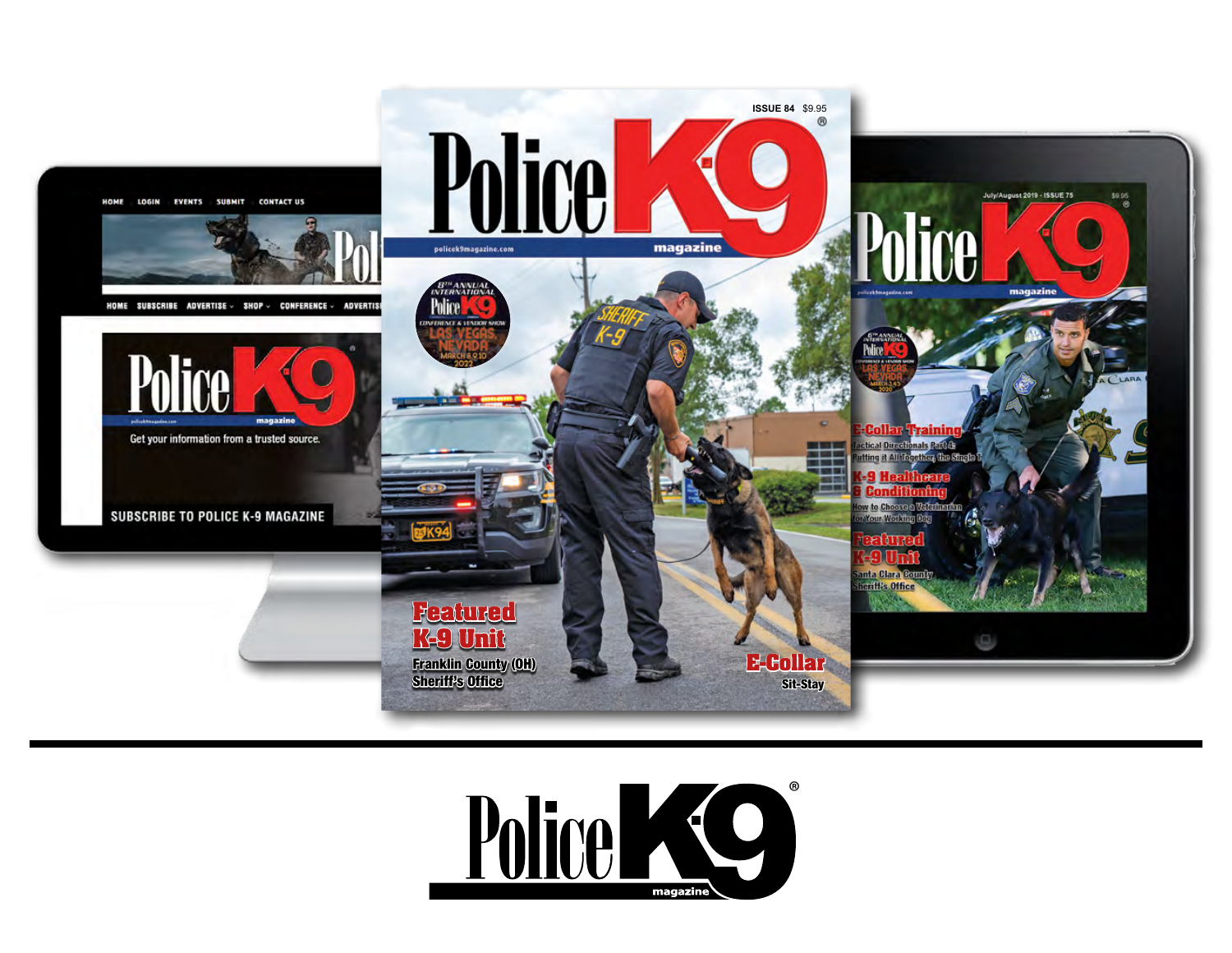# MORE THAN K-9 HANDLERS AND TRAINERS 23,000 REACH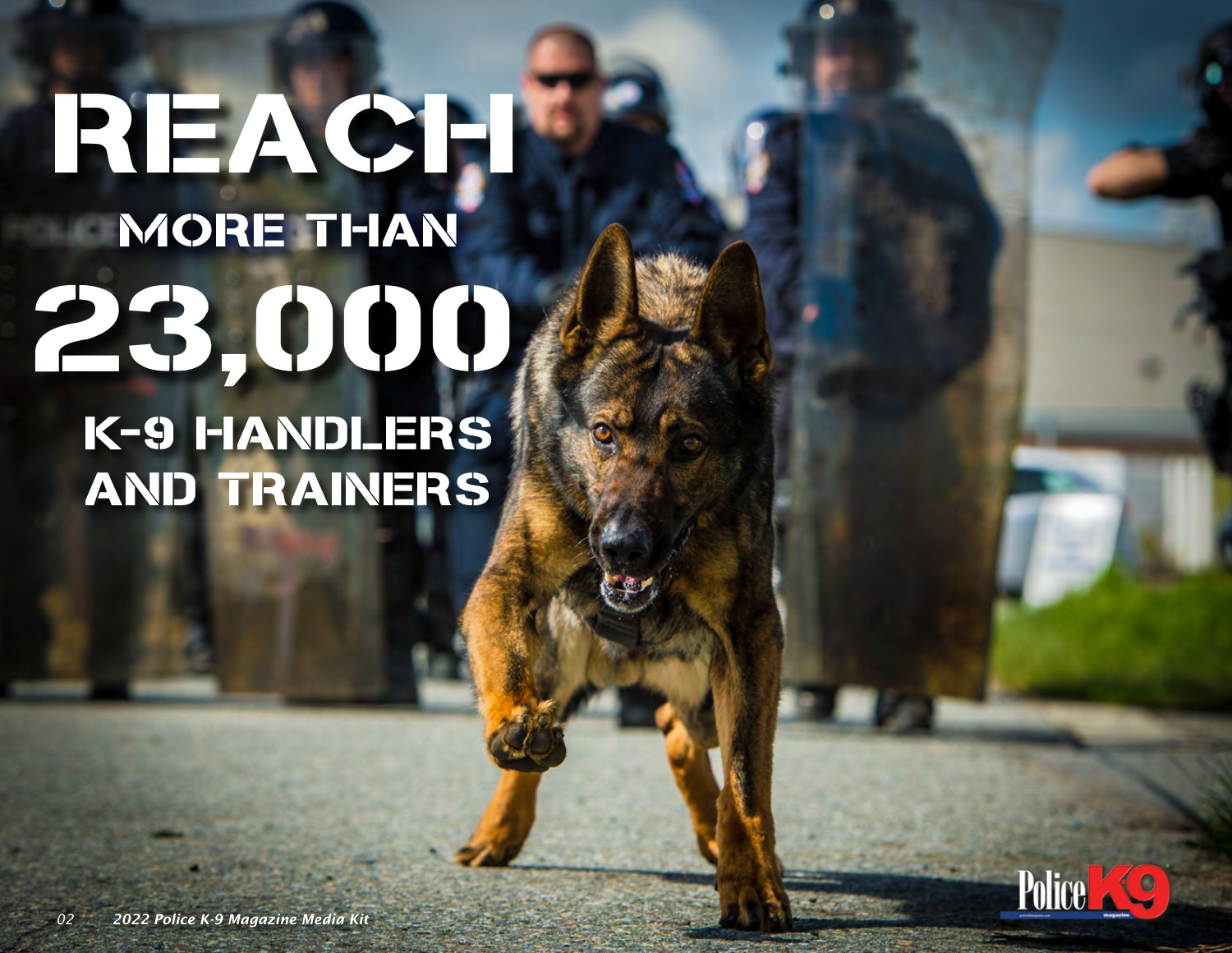# **2022 PRODUCTION SCHEDULE**

| <b>ISSUE</b>                   | AD COPY DUE         |  |  |
|--------------------------------|---------------------|--|--|
| <b>January 2022 - Issue 86</b> | December 15th, 2021 |  |  |
| <b>April 2022 - Issue 87</b>   | March 15th, 2022    |  |  |
| <b>July 2022 - Issue 88</b>    | June 15th, 2022     |  |  |

October 2022 - Issue 89

September 15th, 2022

## **Don't abandon one of your best business tools.**

*We can help you create an appropriate, affordable and effective advertising strategy. Get in touch:*

www.policek9magazine.com sales@policek9magazine.com (270) 534-0500

Police K-9 Magazine 7660 Old US Highway 45 Boaz, Kentucky 42027

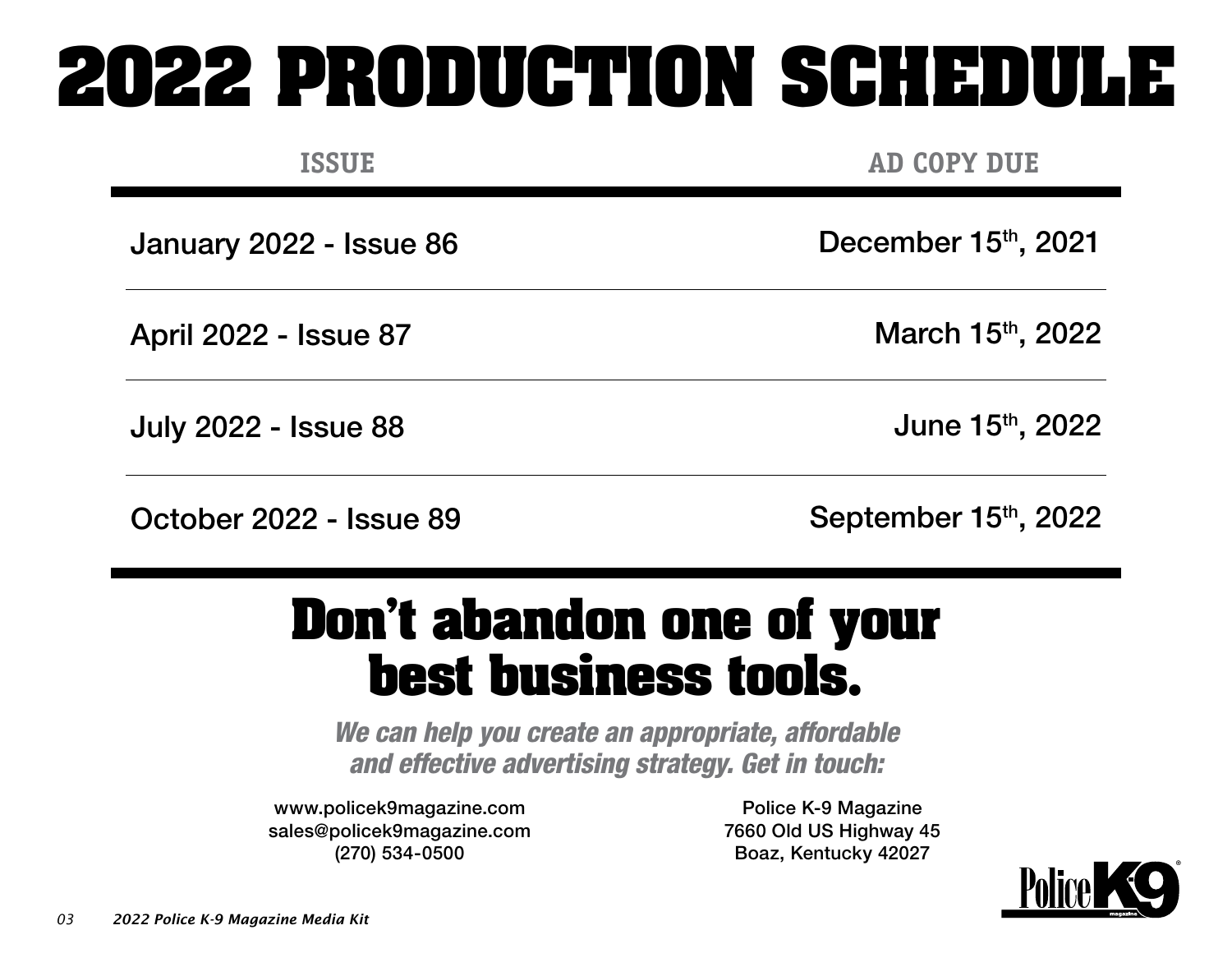#### **DESIGN**

Police K-9 Magazine will assist with the design of the ads free of charge.

#### ARTWORK SPECIFICATIONS

#### ACCEPTABLE FILE FORMATS:

TIFF, EPS, PDF or JPEG (at proper output size, CMYK color space, and 300+dpi resolution).

#### ARTWORK SUBMISSION PROCESS:

Please contact our advertising team for details. Please send ads only after confirmation with an advertising representative. Files may be submitted via email. Email ads to: sales[@policek9magazine.com](mailto:jason%40policek9magazine.com?subject=PK-9%20AD)

Please type "PK9 AD" in the subject line and indicate issue cover dates and ad information (size, color, placement, full bleed, etc.) in the body or the message.

### ONLINE

Online advertisement in our weekly e-newsletter and on the website is included in your print advertising package. Tower ads appear in our weekly e-newsletter that reaches 20,000+ K-9 handlers. Dimensions for Tower ads are 170 x 200 pixels with a resolution of 72dpi.

### CONTRACT & COPY

Advertiser assumes liability for all ad content. Ad position is at the discretion of the publisher.